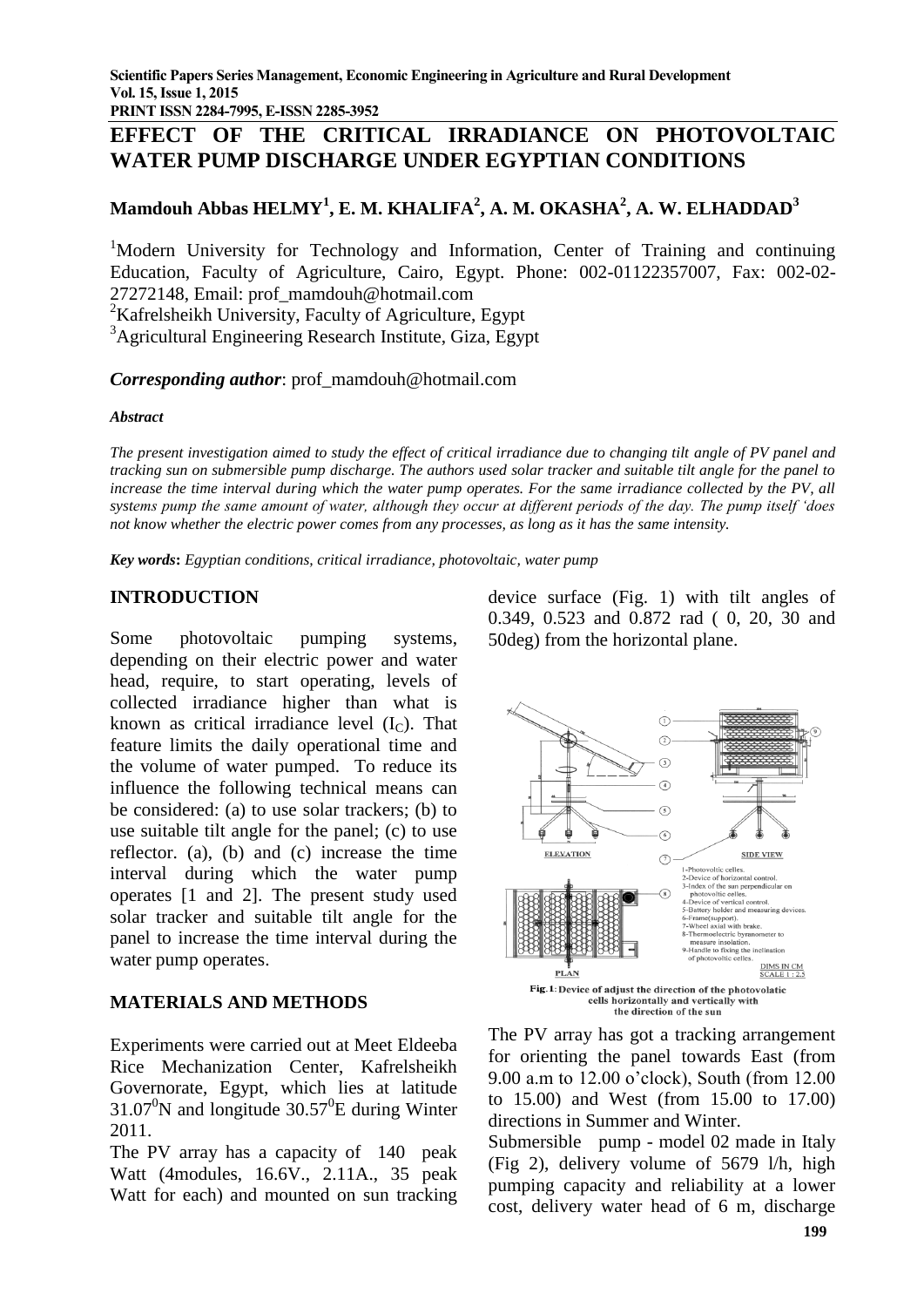## **Scientific Papers Series Management, Economic Engineering in Agriculture and Rural Development Vol. 15, Issue 1, 2015**

#### **PRINT ISSN 2284-7995, E-ISSN 2285-3952**

outlet diameter of 2 8.6 m m, 12 volts, 9 Amp, and DC motor driving a centrifugal pump type were connected to a PV array directly.



Fig. 2: Submersible pump

The experiments were divided to five processes as follows: 1) Panel tilted at suitable tilt angle [0.549 rad (20deg) in Summer and 0.872 rad (50deg) in Winter] and the panel tracking sun from East to West along day time. 2) Panel tilted at 0.523 rad (30deg) [latitude angle] and the panel tracking sun from East to West along day time. 3) Panel tilted at suitable tilt angle [0.349 rad (20deg) in Summer and 0.872 rad (50deg) in Winter] and panel was oriented toward south along day time. 4) Panel tilted at 0.523 rad (30deg) [latitude angle] and panel was oriented toward South along day time.5) Panel positioned horizontally along day time.

## **RESULTS AND DISCUSSIONS**

The effect of solar radiation on pump discharge at different heads in both Summer and Winter is presented in Fig. 3 and 4.

At the same value of radiation and the same water head, the discharge decreased by increasing in panel temperature because of the reduction in the panel output electric power. Some photovoltaic pumping systems, depending on their electric power and water head, require to start operating, levels of collected irradiance higher than what is known as critical irradiance level  $(I_C)$ .

The minimum value of irradiance, is necessary to start the water pump operation (The critical irradiance levels). It is clear that the critical irradiance  $(I_C)$  increased by

increasing water head. In Summer, from Fig. 3, the critical irradiance at water heads of 2, 3 and 4m were 257.143, 328.571 and 628.571 W. In Winter from Fig. 4, critical irradiance has the same trend. It differed in magnitude due to panel temperature as it is discussed before. I<sub>C</sub> increased by increasing water heads I<sup>C</sup> values were 242.86 to 285.7 to 571.4 W at water heads of 2.3 and 4m, respectively.



The discharge increased along day time from sunrise till noon when it reached its maximum value while it decreased with sunset. (Fig.5 and Fig. 6).



This naturally matched with solar radiation as usually water requirement increased during hot weather periods when the solar radiation intensity was high and the output of the solar array is at its maximum. On the other hand,